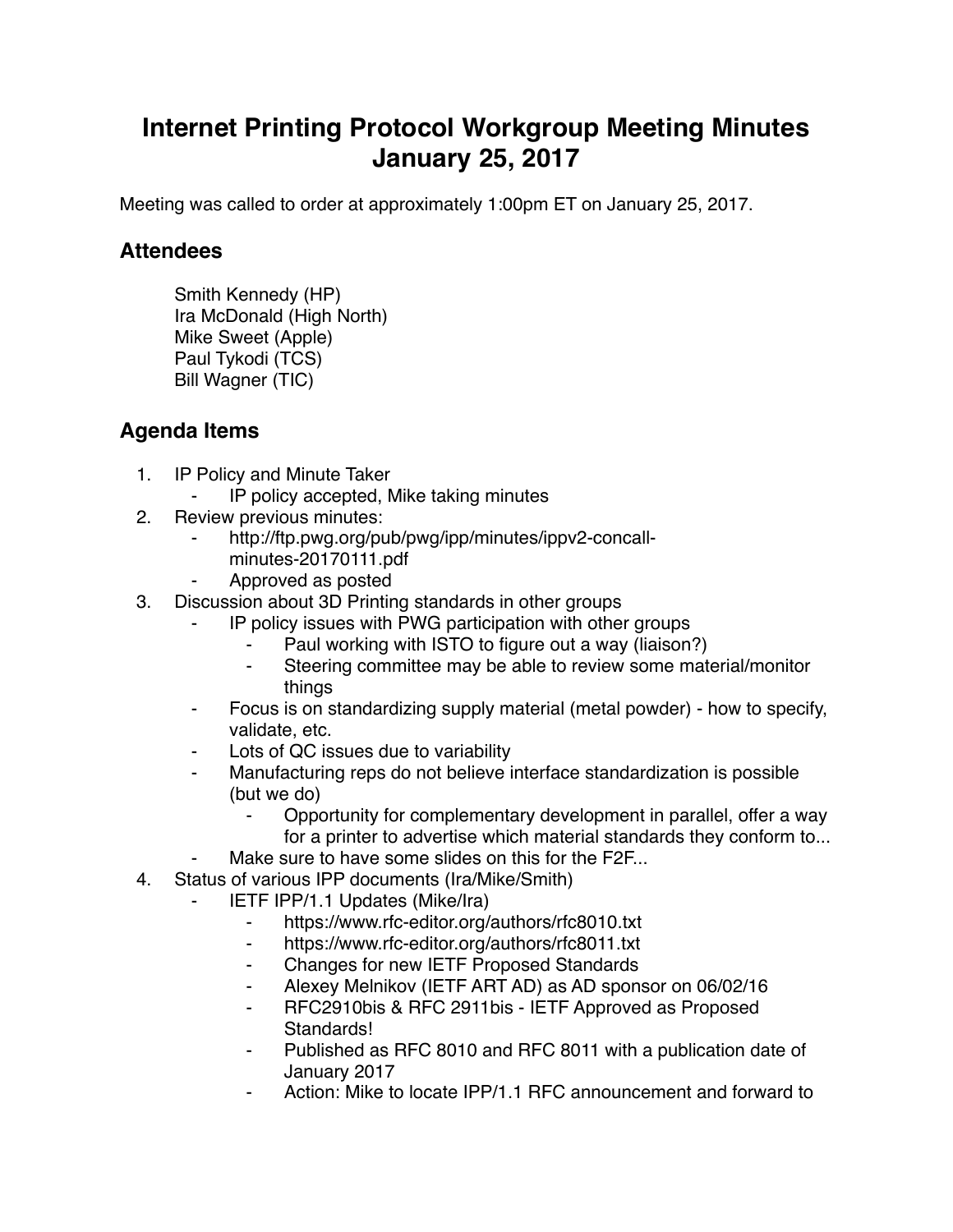IPP mailing list

- ⁃ IPP Finishings 2.1 (Smith)
	- ⁃ http://ftp.pwg.org/pub/pwg/ipp/wd/wd-ippfinishings21-20170117.pdf
	- ⁃ Stable draft
	- PWG Formal Vote started on 01/20/17
- **IPP 3D Printing Extensions (Mike)** 
	- http://ftp.pwg.org/pub/pwg/ipp/wd/wd-ipp3d10-20170110.pdf
	- ⁃ Stable draft
	- PWG Formal Vote started on 01/13/17
- 5. Review of IPP System Service (Ira/Mike)
	- http://ftp.pwg.org/pub/pwg/ipp/wd/wd-ippsystem10-20170108-rev.pdf
	- ⁃ Interim draft
	- Reviewed by IPP WG on  $1/11/17$  stopped at section 6.2.7.
	- ⁃ Schedule Prototype draft in Q1/Q2 2017
	- ⁃ Section 6.3.1:
		- Line 1579: "System" instead of "Systems"
	- ⁃ Section 6.3.2.1:
		- ⁃ Line 1631: "Create-System-Subscriptions"
	- ⁃ Section 6.3.2.2:
		- Line 1648: "Create-System-Subscriptions"
	- Global: Verify that all operations have "If accepted, the ..."
	- ⁃ Global: Expand all request/response sections to list all attributes (and not just a reference)
	- ⁃ Section 6.4.1:
		- Add "Does not change the system state" statement (printer-state is not changed)
		- Remove the "may change the state of the System" sentence.
	- Section 6.4.2:
		- Add "Does not change the system state" statement (printer-state is not changed)
		- Remove the "may change the state of the System" sentence.
	- **Section 6.4.2.1:** 
		- Move successful-ok sentence up to the first paragraph of section 6.4.2.
	- ⁃ Section 6.4.5:
		- ⁃ "if all configured printers have moved to the 'stopped' state"
	- Section 6.4.9:
		- ⁃ "This operation MAY change the ..."
		- Q: Do we need a "printer-state-reasons" value for 'resuming'?
			- A: Yes, have 'paused', 'moving-to-paused', 'stopped-partly', 'stopping', etc.
	- **Section 6.4.11:** 
		- The System state MAY change to 'stopped' if all Printers are in the 'stopped' state.
		- Say something about shutting down only those printers that are not already stopped.
	- **Section 6.4.12:**